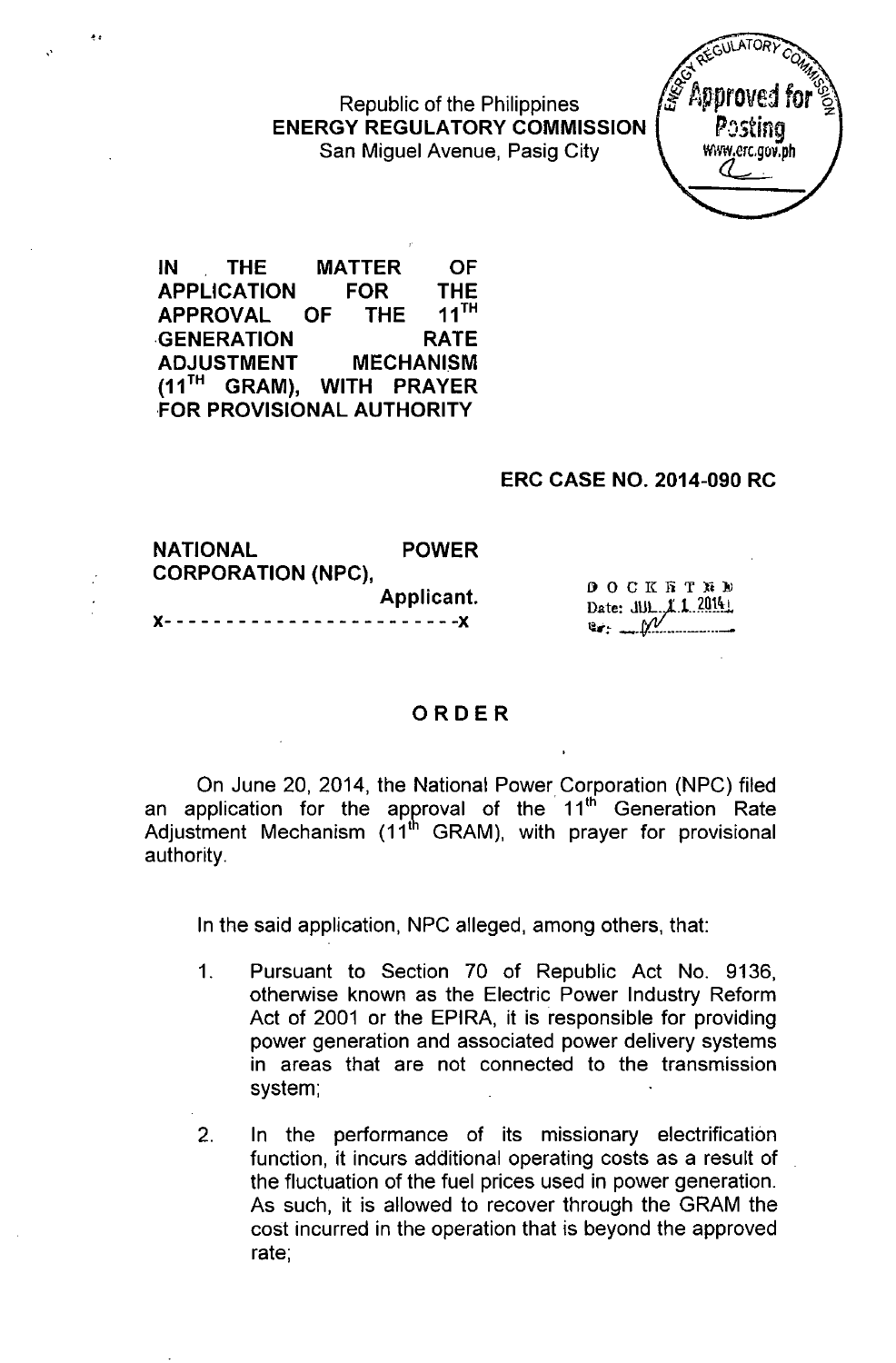$\mathbf{v}_i$ 

- 3. In an Order dated February 24, 2003, the Commission issued and adopted the Implementing Rules for the GRAM providing for, among others, the mechanisms for the recovery of deferred fuel costs and purchase power costs;
- 4. The instant application was filed consistent with Section 4 (e) Rule 3 of the EPIRA Implementing Rules and Regulations (IRR), as amended;
- 5. It covers the billing period January 2013 to June 2013;
- 6. It has fully complied with the GRAM's monthly reportorial requirements in support of the calculated allowable costs covering the billing period, as evidenced by the submitted reports/compliances duly received by the Commission;
- 7. In the instant application, it has incurred a total actual fuel costs during the afore-said test period, as follows:

| Grid               | <b>Actual Fuel Cost, PhP</b> |  |
|--------------------|------------------------------|--|
| Luzon              | 1,455,563,919                |  |
| <b>Visayas</b>     | 198,209,657                  |  |
| Mindanao           | 717,978,657                  |  |
| <b>Philippines</b> | 2,371,752,232                |  |

8. The costs of fuel for consumption without generation were not subject to the approved Heat Rate cap since the fuel was used during start-up operations. The said costs are included in the Allowable Fuel Costs calculated together with the fuel consumption and corresponding fuel costs subject to the approved Heat Rate caps for Luzon, Visayas and Mindanao, as follows:

| Grid               | <b>Allowable Fuel Cost, PhP</b> |
|--------------------|---------------------------------|
| Luzon              | 1,450,175,758                   |
| <b>Visayas</b>     | 198,209,657                     |
| Mindanao           | 700,377,680                     |
| <b>Philippines</b> | 2,348,763,095                   |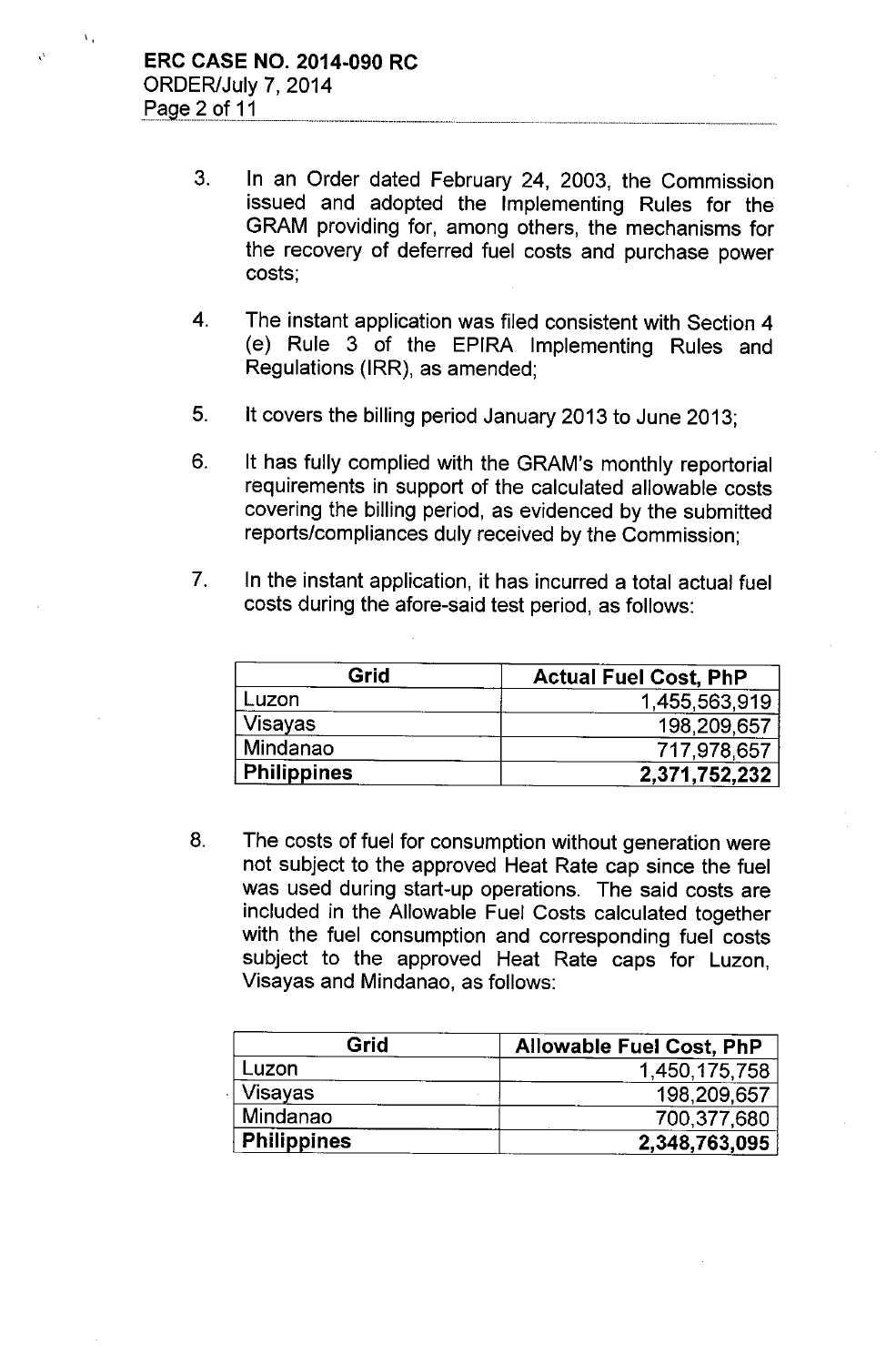## ERC CASE NO. 2014-090 RC ORDER/July 7, 2014 Page 3 of 11

9. It has accounted the corresponding fuel costs recovered through the Subsidized Approved Generation Rate (SAGR), as follows:

| Grid               | <b>Fuel Recovery under the SAGR</b> |                     |  |
|--------------------|-------------------------------------|---------------------|--|
|                    | (PhP/kWh)                           | <b>Amount (PhP)</b> |  |
| Luzon              | 2.0282                              | 269,907,540         |  |
| <b>Visayas</b>     | 3.8942                              | 62,662,898          |  |
| Mindandao          | 3.2787                              | 200,563,065         |  |
| <b>Philippines</b> |                                     | 533,133,503         |  |

10. It utilized the following Carrying Charges as authorized under the Implementing Rules of the GRAM:

| <b>Test/Billing Months</b> | <b>Prevailing</b><br>91-day T-Bill<br>Rate $1/$ | <b>Authorized</b><br>Allowance <sup>2/</sup> | <b>Allowable</b><br>Rate |
|----------------------------|-------------------------------------------------|----------------------------------------------|--------------------------|
| January 2013               | 0.050                                           | 3.000                                        | 3.050                    |
| February 2013              | 0.050                                           | 3.000                                        | 3.050                    |
| <b>March 2013</b>          | 0.080                                           | 3.000                                        | 3.080                    |
| <b>April 2013</b>          | 0.040                                           | 3.000                                        | 3.040                    |
| May 2013                   | 0.217                                           | 3.000                                        | 3.217                    |
| <b>June 2013</b>           | 0.900                                           | 3.000                                        | 3.900                    |

1/ Source: Bangko Sentral ng Pilipinas

2/ As authorized in the GRAM Implementing Rules

11. Shown below are the calculated deferred fuel costs and the corresponding DAA for Luzon, Visayas and Mindanao under the subject 11<sup>th</sup> GRAM application covering the test period January 2013 to June 2013 and the corresponding proposed rates in PhP/kWh calculated for recovery for a period of two (2) years:

| <b>Particulars</b> | <b>LUZON</b>  | <b>VISAYAS</b> | <b>MINDANAO</b> | <b>PHILIPPINES</b> |
|--------------------|---------------|----------------|-----------------|--------------------|
| Principal          | 1,180,268,218 | 135,546,760    | 499,814,615     | 1,815,629,592      |
| Carrying Charge    | 11,625,626    | 1,288,534      | 4,881,074       | 17,795,234         |
| TOTAL, PhP         | 1,191,893,843 | 136,835,294    | 504,695,689     | 1,833,424,826      |
| 11th GRAM DAA.     |               |                |                 |                    |
| PhP/kWh            | 2.1097        | 1.9125         | 1.4873          | 1.8788             |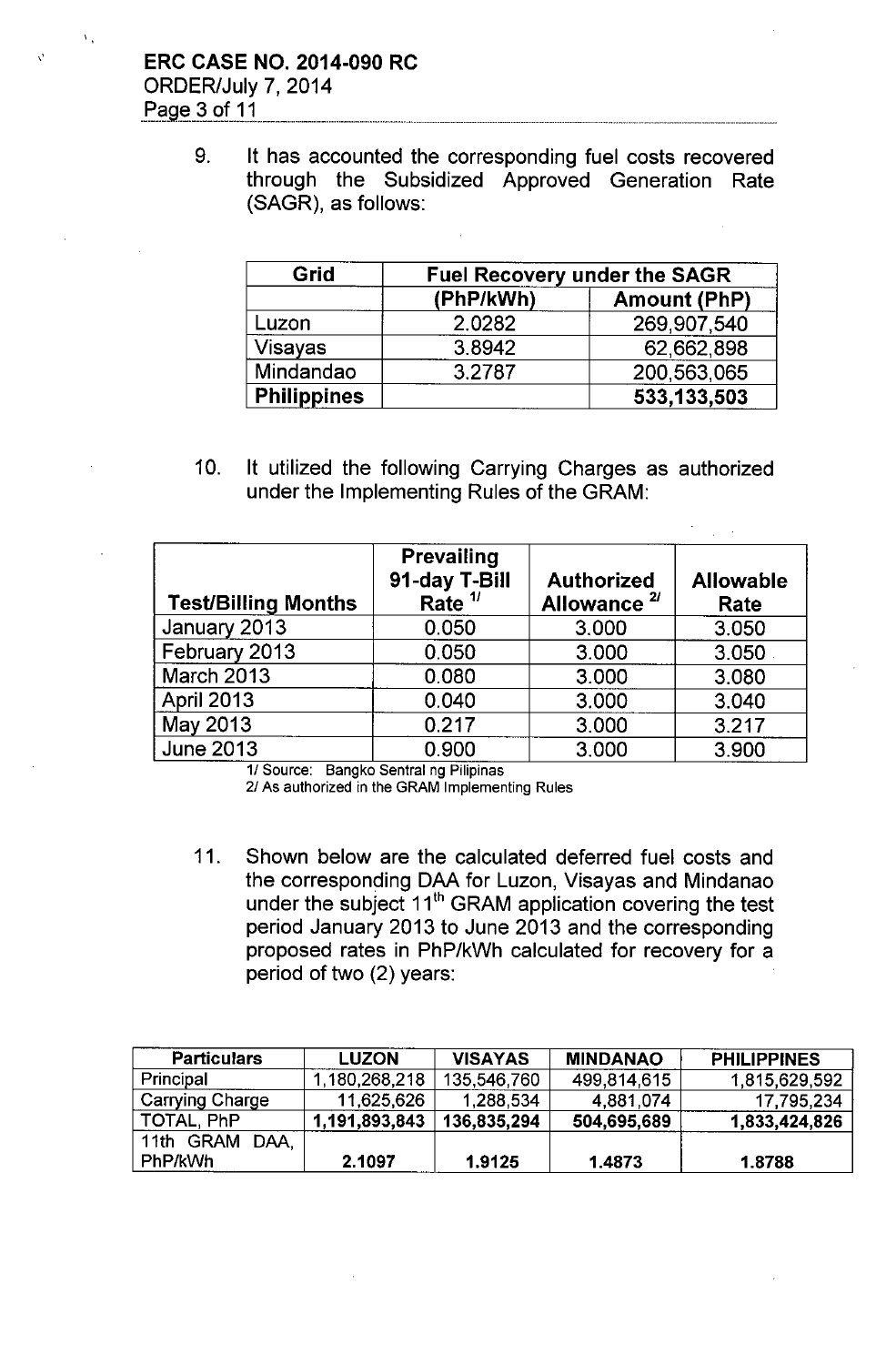It proposes to recover the above calculated DAA within two (2) years to mitigate the impact thereof to customer in the missionary areas;

i.

- 12. The proposed 11<sup>th</sup> GRAM Deferred Accounting Adjustments (DAA) Application was approved for filing by the National Power Board on June 13, 2014;
- 13. The proposed 11<sup>th</sup> GRAM DAA is just, fair and reasonable as it permits the recovery of allowable costs only under the GRAM guidelines and consistent with the principles of free and competitive electricity market as provided under R.A. 9136;

## Allegations in Support of the Prayer for Provisional Authority

- 14. The proposed DAA will reflect the recent costs authorized<br>under the GRAM. It will increase the revenue It will increase the revenue commensurate with its cost and ultimately reduce the burden of the UC-ME on all electricity end-users;
- 15. Since these expenses were incurred in the year 2013, the immediate recovery of this adjustment through a provisional authority would help alleviate its operational funding, without prejudice on the authority of the Commission to approve the recovery of this adjustment as part of the True Cost of Generation Rate (TCGR);
- 16. Pursuant to Rule 15, Section 3 of the Commission's Rules of Practice and Procedure, it has the authority to grant provisional authority pending final approval of the instant application; and
- 17. It prays that a provisional authority be issued by the Commission pending hearing and approval of the proposed GRAM DAA as well as the corresponding rate for the first semester of CY 2013;
- 18. It further prays that a Decision be issued approving the following:
	- a. The recovery of proposed DAA covering the test period January 2013 to June 2013 for the deferred fuel costs in the amount of PhP1,833,424,826.00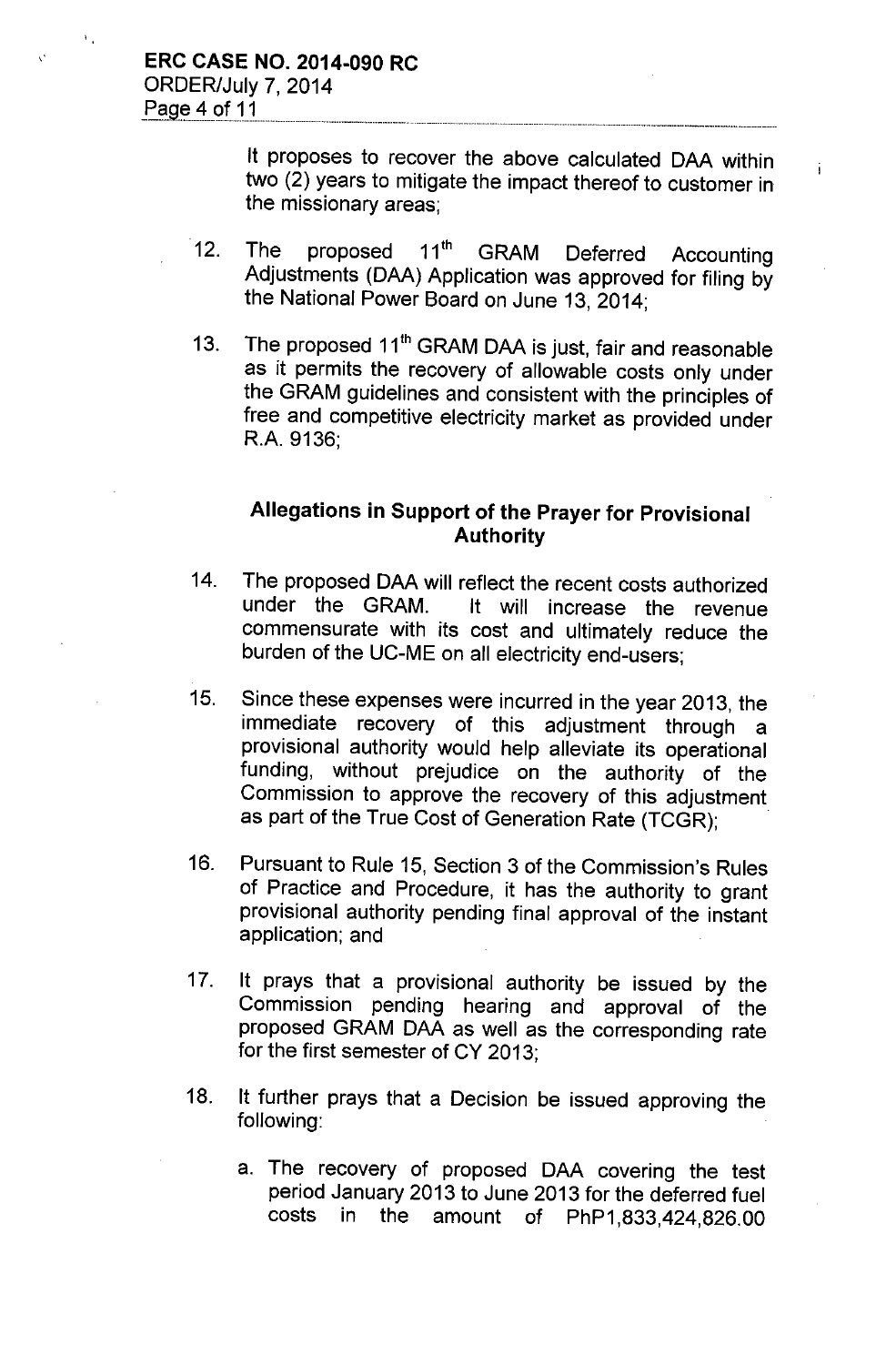recoverable for a period of two (2) years through the imposition of the following proposed rates in PhP/kWh:

| <b>LUZON</b> |        | VISAYAS   MINDANAO | <b>PHILIPPINES</b> |
|--------------|--------|--------------------|--------------------|
| 2.1097       | 1.9125 | 1.4873             | 1.8788             |

- b. The imposition of the proposed GRAM directly to consumers in SPUG areas under the GRAM Rules, subject to the discretion of the Commission;
- c. Allow the continued collection of the GRAM even with the entry of private sector players in a specific NPC-SPUG areas; and
- d. Approve the implementation of the proposed rates on top of the existing SAGR and the delegated SPUG Areas where New Power Producers (NPPs) operate for the purpose of determining the level of subsidy.

Finding the said application to be sufficient in form and substance with the required fees having been paid, the same is hereby set for jurisdictional hearing, expository presentation, pre-trial conference and evidentiary hearing on the following dates and venues:

| Date and Time                                   | <b>Venue</b>                           | <b>Particulars</b>                   |  |  |
|-------------------------------------------------|----------------------------------------|--------------------------------------|--|--|
| Luzon                                           |                                        |                                      |  |  |
| 13,<br>2014<br><b>August</b>                    | ERC Hearing Room,                      | Jurisdictional,<br><b>Expository</b> |  |  |
| (Wednesday) at ten                              | $15^{\text{th}}$<br>Floor,<br>Pacific  | Presentation, Pre-Trial              |  |  |
| o'clock in the morning                          | Center Building, San                   | Conference<br>and                    |  |  |
| (10:00 A.M.)                                    | Miguel Avenue, Pasig                   | <b>Evidentiary Hearing</b>           |  |  |
|                                                 | City                                   |                                      |  |  |
|                                                 | <b>Visayas</b>                         |                                      |  |  |
| 19,<br>August                                   | 2014 Holiday Plaza Hotel,              | Expository Presentation,             |  |  |
| (Tuesday)<br>at ten                             | F. Ramos<br>Street,                    | Pre-Trial Conference and             |  |  |
| o'clock in the morning                          | l Cebu Citv                            | <b>Evidentiary Hearing</b>           |  |  |
| (10.00 A.M.)                                    |                                        |                                      |  |  |
| <b>Mindanao</b>                                 |                                        |                                      |  |  |
| 28,<br>2014<br>August                           | Energy Regulatory                      | Expository Presentation,             |  |  |
| (Thursday)<br>ten<br>at                         | Commission<br>$\overline{\phantom{0}}$ | Pre-Trial Conference and             |  |  |
| o'clock in the morning<br>Mindanao Field Office |                                        | <b>Evidentiary Hearing</b>           |  |  |
| (10.00 A.M.)                                    | (ERC-MFO),                             |                                      |  |  |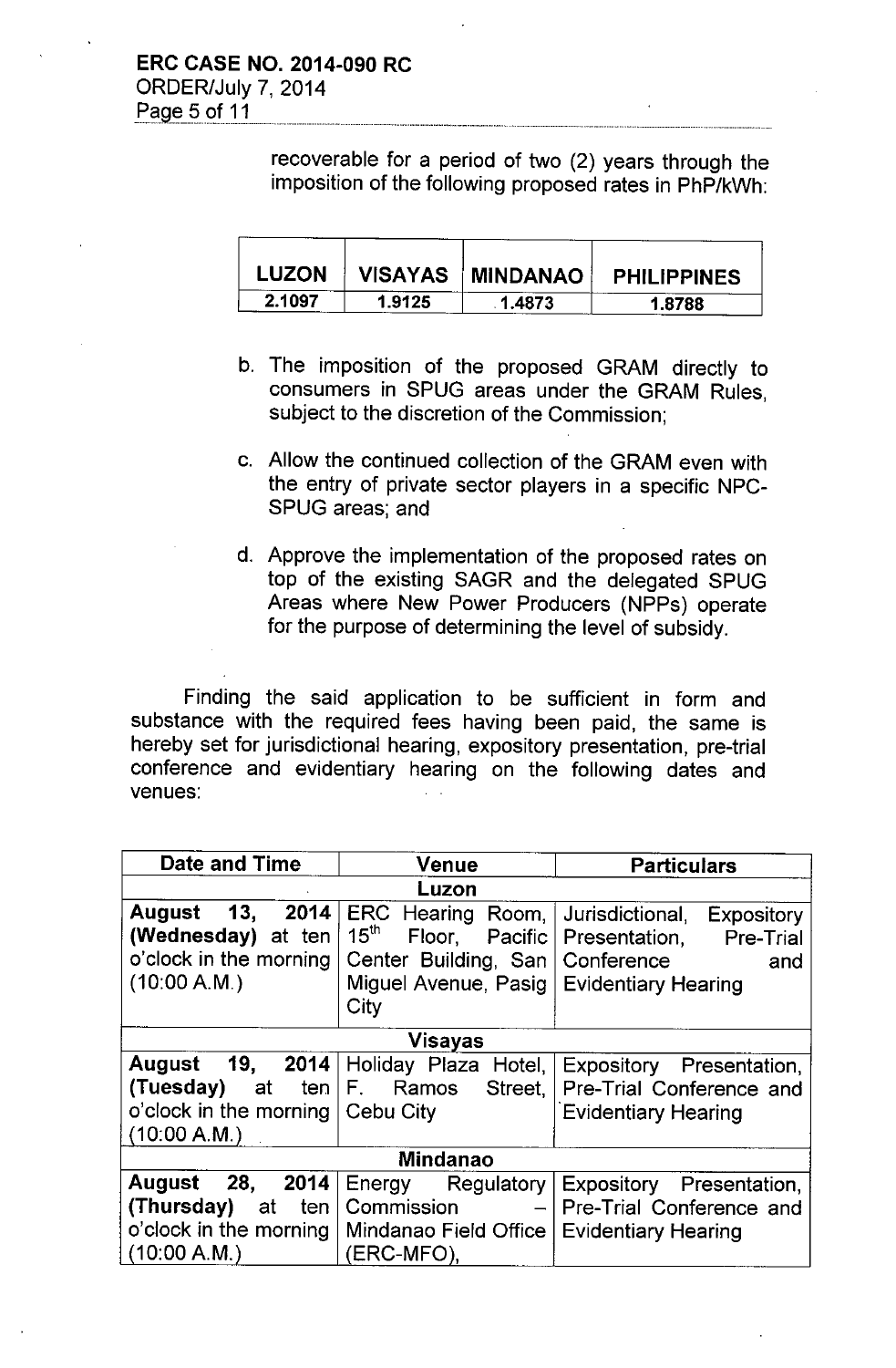### **ERC CASE NO. 2014-090 RC** ORDER/July 7, 2014 Page 6 of 11

Mezzanine Floor, Mintrade Building, Monteverde Avenue corner Sales Street, Davao City

NPC is hereby directed to cause the publication of the attached Notice of Public Hearing, at its own expense, twice (2x) for two (2) successive weeks in two (2) newspapers of general circulation in the Philippines, with the date of the last publication to be made not later than ten (10) days before the scheduled date of initial hearing. It is also directed to inform the consumers within the SPUG areas, by any other means available and appropriate, of the filing of the instant application, its reasons therefor, and of the scheduled hearing thereon.

Let copies of the application, this Order, and the attached Notice of Public Hearing be furnished the Office of the Solicitor General (OSG), the Commission on Audit (COA), and the Committees on Energy of both Houses of Congress. They are hereby requested, if they so desire, to send their duly authorized representatives at the scheduled hearing.

Likewise, let copies of this Order and the attached Notice of Public Hearing be furnished the Offices of the Mayors of Quezon City, the Municipalities, Cities and the Provincial Governors where NPC-SPUG principally operates for the appropriate posting thereof on their respective bulletin boards.

NPC is hereby directed to furnish all those making requests therefor with copies of the application and its attachments, subject to reimbursement of reasonable photocopying costs.

On the date of the initial hearing and pre-trial conference, NPC must submit to the Commission their written Compliance with the jurisdictional requirements attaching therewith, methodically arranged and duly marked, the evidences on the actual posting and publication of the Notice of Public Hearing consisting of certifications issued to that effect, signed by the afore-mentioned Governors and Mayors or their duly authorized representatives, bearing the seals of their offices, and the affidavits of the Editors or Business Managers of the newspapers where the said Notice of Public Hearing were published together with the complete issues of the said newspapers, and such other proofs of compliance with the requirements of the Commission.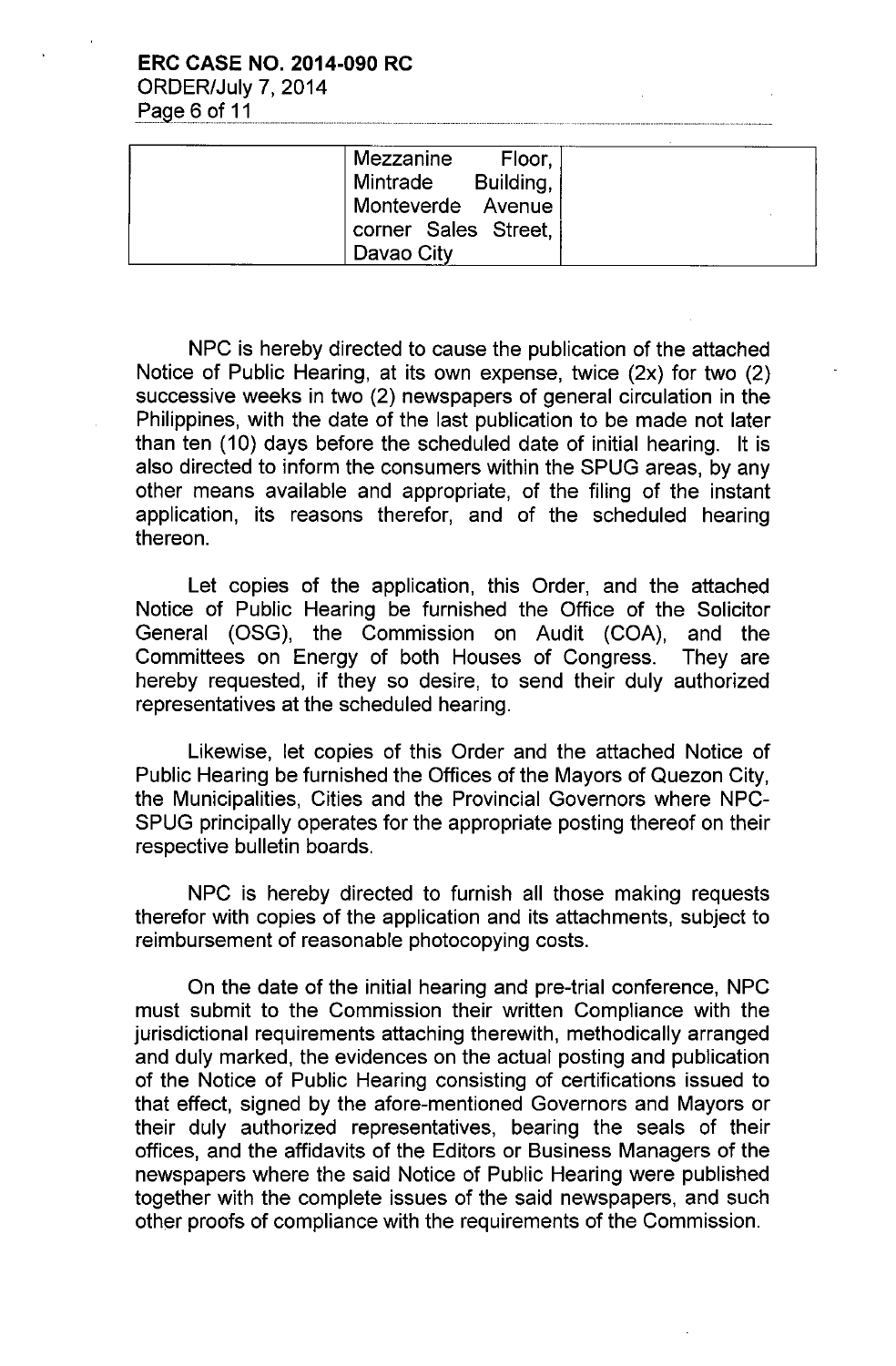NPC and all interested parties are directed to submit, at least five (5) days before the date of initial hearing and pre-trial conference, their respective Pre-Trial Briefs containing, among others:

- (a) A summary of admitted facts and proposed stipulation of facts;
- (b) The issues to be tried or resolved;
- (c) The documents or exhibits to be presented, stating the purposes thereof and proposed markings therefore; and
- (d) The number and names of the witnesses, with their written testimonies in an individual affidavit form, to be attached to the Pre-Trial Brief.

Failure of NPC to submit the required Pre-Trial Brief and Judicial Affidavits of its witnesses within the prescribed period shall be a ground for cancellation of the scheduled hearing, and the resetting of which shall be six (6) months from said date of cancellation.

As part of the pre-trial conference, NPC must also be prepared to make an expository presentation of its application, aided by whatever communication medium that it may deem appropriate for the purpose, in order to put in plain words and explain, for the benefit of the consumers and other concerned parties, what the application is all about and the reasons and justifications being cited in support of the approval prayed for.

### SO ORDERED.

Pasig City, July 7, 2014.

FOR AND BY AUTHORITY OF THE COMMISSION:

1<sub>1</sub> (CO) ENAIDA G. CRUZ-DUCU Chairperson *J/*

NSERC CASE NO. 2014-089 Initial Order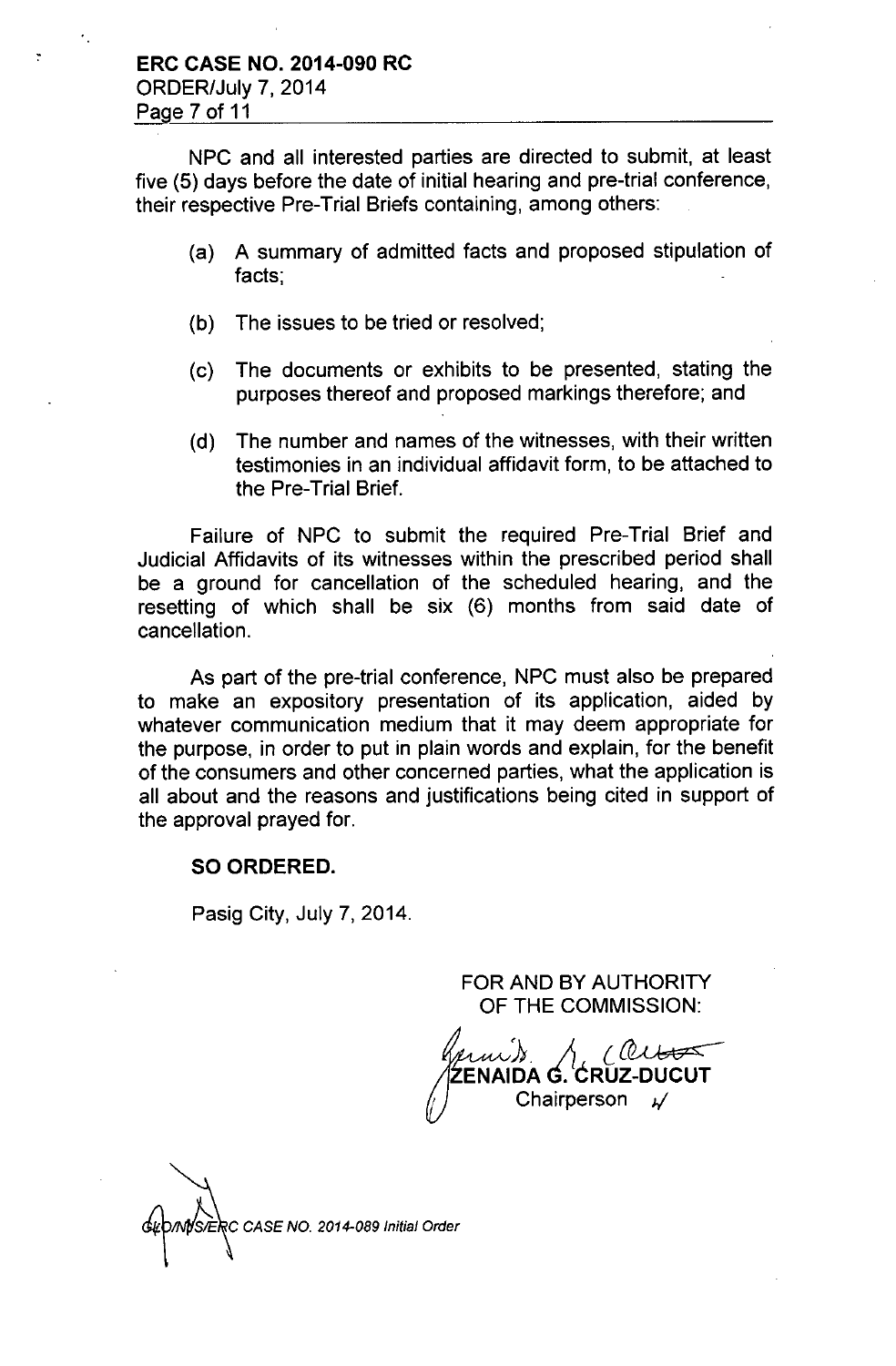#### Copy Furnished:

÷.

- 1. Attys. MELCHOR P. RIDULME, WILFREDO J. COLLADO, FRITZ BON.BON A. SOMYDEN and MAY ROSE C. PINTOR Counsels for Applicant NPC-SPUG Office of the General Counsel National Power Corporation Quezon Avenue cor. BIR Road Diliman. Quezon City, Metro Manila Tel. No. 02-921-9670
- 2. The Office of the Solicitor General 134 Amorsolo Street, Legaspi Village, Makati City Metro Manila
- 3. The Commission on Audit Commonwealth Avenue Quezon City 1121
- 4. The Senate Committee on Energy GSIS Building, Roxas Boulevard Pasay City 1307
- 5. The House Committee on Energy Batasan Hills, Quezon City 1126
- 6. National Electrification Administration (NEAl Quezon Avenue, Quezon City Metro Manila
- 7. The General Manager Philippine Rural Electric Cooperatives Association (PHILRECA) 4<sup>TH</sup> Floor, Casman Building 372 Quezon Avenue, Quezon City Metro Manila
- 8. Ms. Edith Bueno **Administrator** National Electrification Administration ODFC Building, 1050 Quezon Avenue Quezon City, Metro Manila
- 9. All Electric Cooperatives
- 10. The Provincial Governor Province of Ilocos Sur
- 11. The Provincial Governor Province of Ilocos Norte
- 12. The Provincial Governor Province of Cagayan
- 13. The Provincial Governor Province of Isabela
- 14. The Provincial Governor Province of Nueva Viscaya
- 15. The Provincial Governor Province of Abra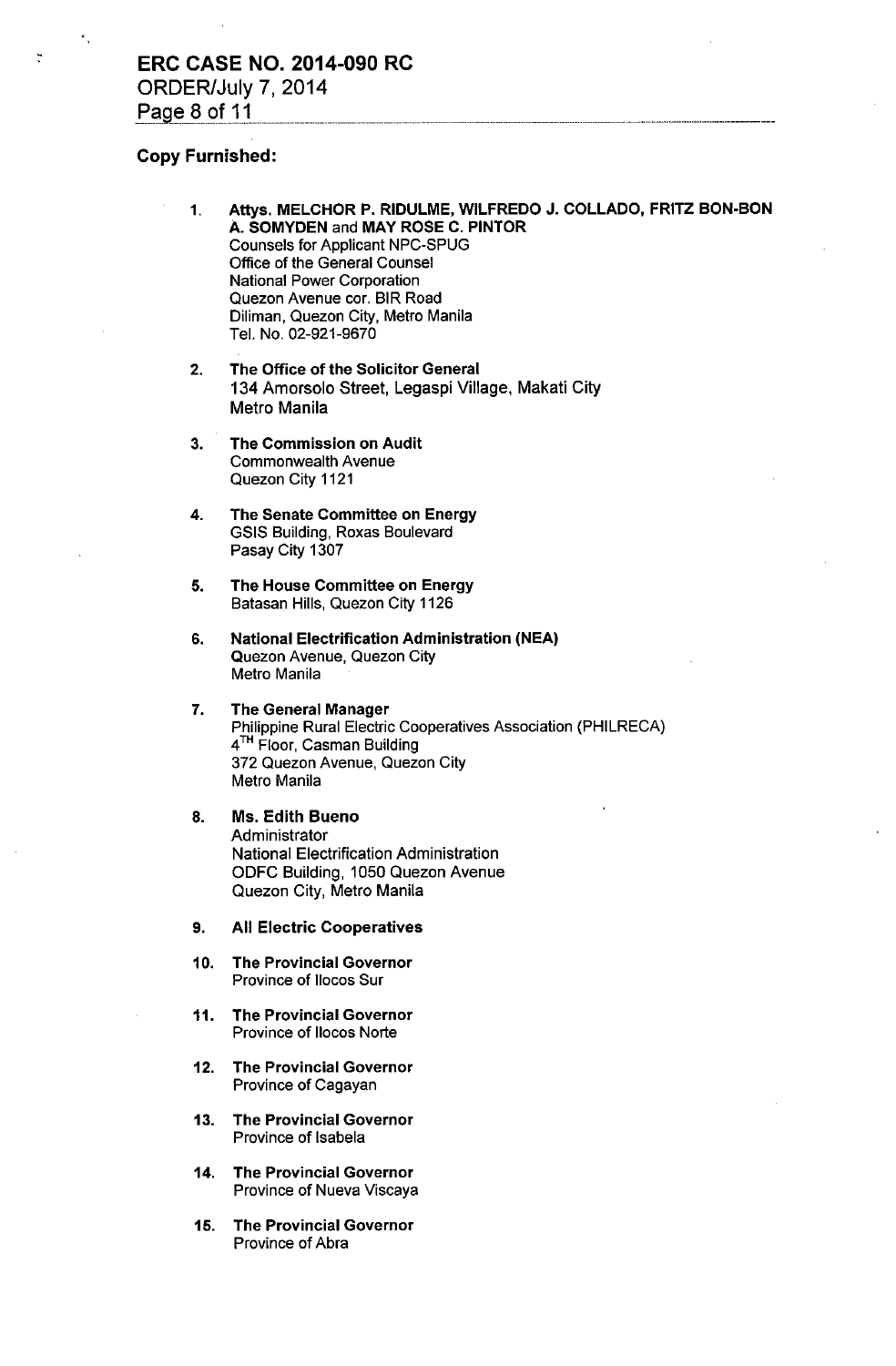## **ERC CASE NO. 2014-090 RC** ORDER/July 7, 2014 Page 9 of 11

÷

- 16. The Provincial Governor Province of Benguet
- 17. The Provincial Governor Province of Ifugao
- 18. The Provincial Governor Province of Kalinga Apayao
- 19. The Provincial Governor Mountain Province
- 20. The Provincial Governor Province of Aurora
- 21. The Provincial Governor Province of Tarlac
- 22. The Provincial Governor Province of Nueva Ecija
- 23. The Provincial Governor Province of Pampanga
- 24. The Provincial Governor Province of Bataan
- 25. The Provincial Governor Province of Zambales
- 26. The Provincial Governor Province of Laguna
- 27. The Provincial Governor Province of Batangas
- 28. The Provincial Governor Province of Quezon
- 29. The Provincial Governor Province of Occidental Mindoro
- 30. The Provincial Governor Province of Oriental Mindoro
- 31. The Provincial Governor Province of Marinduque
- 32. The Provincial Governor Province of Romblon
- 33. The Provincial Governor Province of Palawan
- 34. The Provincial Governor Province of Camarines Sur -
- 35. The Provincial Governor Province of Camarines Norte
- 36. The Provincial Governor Province of Albay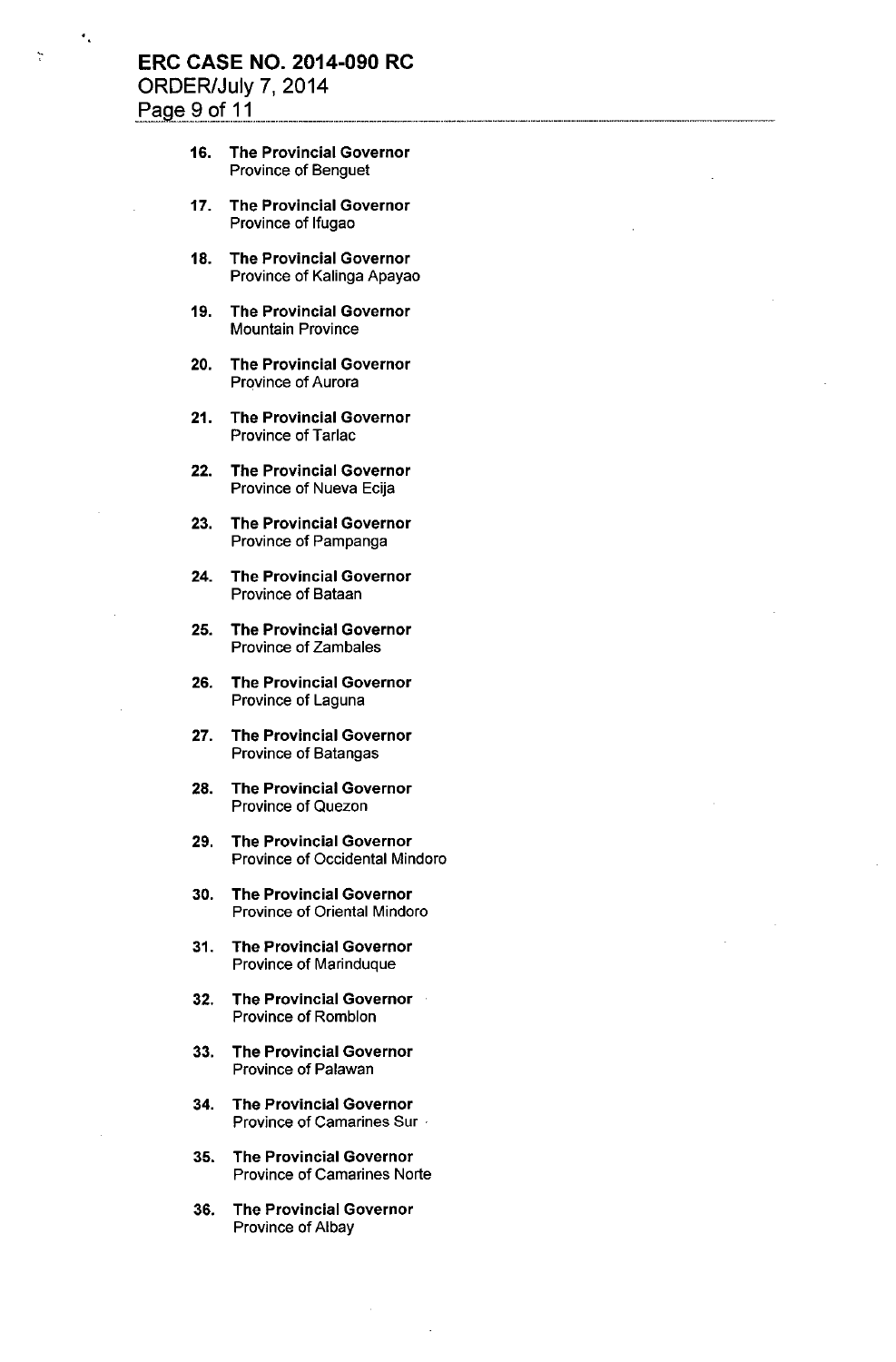### ERC CASE NO. 2014-090 RC ORDER/July 7, 2014 Page 10 of 11

- 37. The Provincial Governor Province of Sorsogon
- 38. The Provincial Governor Province of Aklan
- 39. The Provincial Governor Province of Antique
- 40. The Provincial Governor Province of Capiz
- 41. The Provincial Governor Province of Iloilo
- 42. The Provincial Governor Province of Bacolod
- 43. The Provincial Governor Province of Negros Occidental
- 44. The Provincial Governor Province of Negros Oriental
- 45. The Provincial Governor Province of Cebu
- 46. The Provincial Governor Province of Leyte
- 47. The Provincial Governor Province of Samar
- 48. The Provincial Governor Province of Zamboanga del Norte
- 49. The Provincial Governor Province of Zamboanga del Sur
- 50. The Provincial Governor Province of Davao Oriental
- 51. The Provincial Governor Province of Davao del Sur
- 52. The Provincial Governor Province of Davao del Norte
- 53. The Provincial Governor Province of Misamis Occidental
- 54. The Provincial Governor Province of Misamis Oriental
- 55. The Provincal Governor Province of Bukidnon
- 56. The Provincial Governor Province of Lanao del Norte
- 57. The Provincial Governor Province of North Cotabato